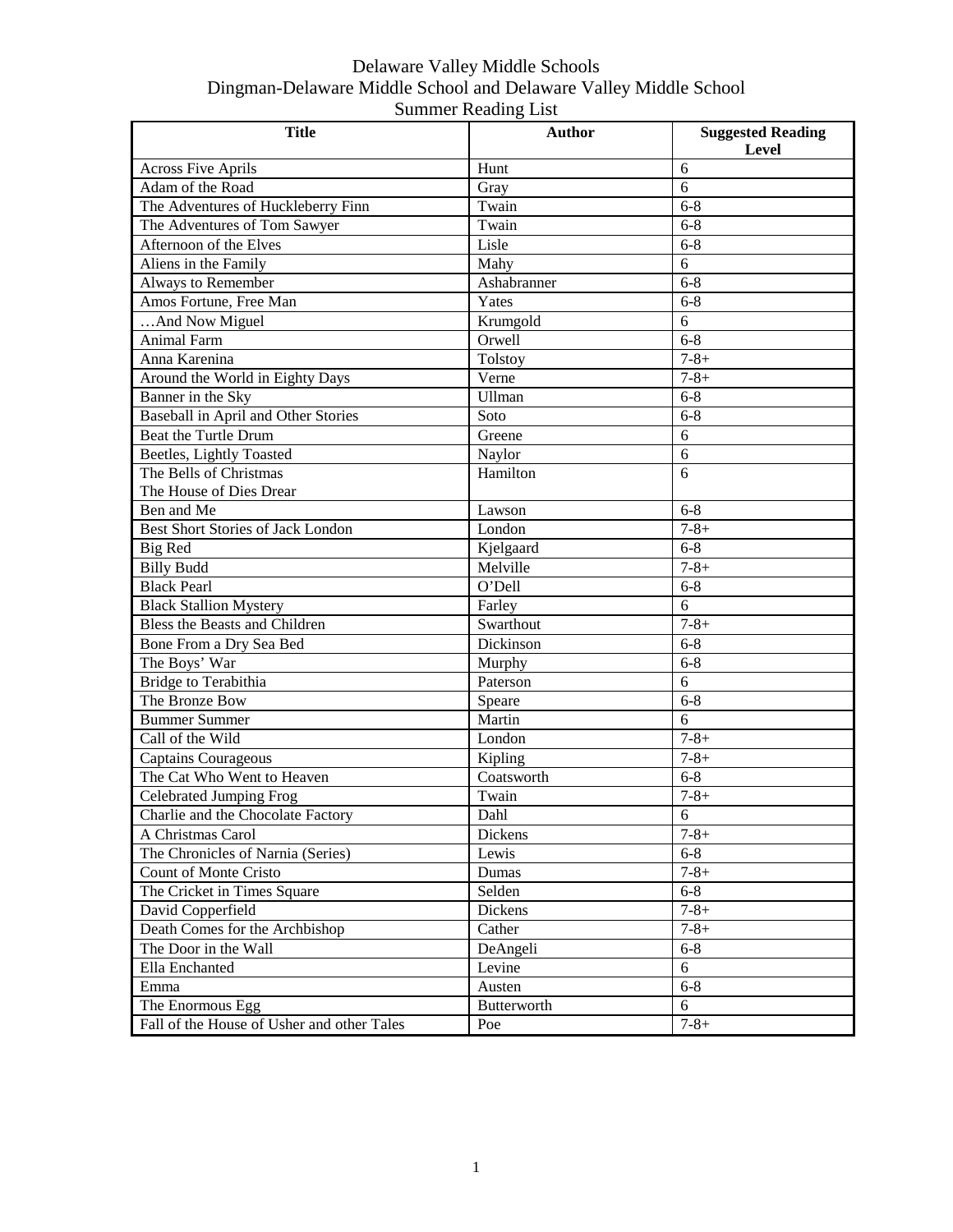| <b>Title</b>                             | <b>Author</b>   | <b>Suggested Reading</b> |
|------------------------------------------|-----------------|--------------------------|
|                                          |                 | <b>Level</b>             |
| Fahrenheit 451                           | <b>Bradbury</b> | $7 - 8 +$                |
| Farmer Boy                               | Wilder          | 6                        |
| Farewell to Arms                         | Hemingway       | $8+$                     |
| Fellowship of the Ring                   | Tolkien         | 6                        |
| The Fledgling                            | Lanton          | $6 - 8$                  |
| Flowers for Algernon                     | Keyes           | $7 - 8 +$                |
| The Forgotten Door                       | Key             | 6                        |
| From the Mixed-up Files of Mrs. Basil E. | Konigsburg      | $6 - 8$                  |
| Frankweiler                              |                 |                          |
| The Ghost Belonged to Me                 | Peck            | 6                        |
| <b>Ghost Host</b>                        | Singer          | 6                        |
| <b>Ginger Pye</b>                        | Estes           | $6 - 8$                  |
| The Giver                                | Lowry           | $6 - 8$                  |
| The Ghost in the Picture                 | Schneider       | 6                        |
| Grapes of Wrath                          | Steinbeck       | $7 - 8 +$                |
| Golden Pasture                           | Thomas          | 6                        |
| The Good Earth                           | <b>Buck</b>     | $\overline{7} - 8 +$     |
| <b>Great Expectations</b>                | <b>Dickens</b>  | $6 - 8$                  |
| The Great Gilly Hopkins                  | Paterson        | 6                        |
| The Green Book                           | Paton Walsh     | 6                        |
| The Grey King                            | Cooper          | $6 - 8$                  |
| Hatchet                                  | Paulsen         | 6                        |
| Harriet the Spy                          | Fitzhugh        | $6 - 8$                  |
| Harry Potter (Series)                    | Rowling         | $6 - 8$                  |
| Heart of Darkness and Secret Agent       | Conrad          | $7 - 8 +$                |
| The Hero and the Crown                   | McKinley        | $6 - 8$                  |
| Hero Over Here: A Story of World War I   | Kudinski        | $6 - 8$                  |
| The High King                            | Alexander       | $6 - 8$                  |
| The Hobbit                               | Tolkien         | $6 - 8$                  |
| Holes                                    | Sachar          | $6 - 8$                  |
| <b>Homer Price</b>                       | McCloskey       | 6                        |
| House of the Seven Gables                | Hawthorne       | $7 - 8 +$                |
| I Know What You Did Last Summer          | Duncan          | $6 - 8$                  |
| I Know Why the Caged Bird Sings          | Angelou         | $8+$                     |
| I, Columbus                              | Roop            | $6 - 8$                  |
| I, Juan de Pareja                        | Trevino         | $6 - 8$                  |
| <b>Illustrated Man</b>                   | <b>Bradbury</b> | $8+$                     |
| Indian in the Cupboard                   | <b>Banks</b>    | 6                        |
| Island of the Blue Dolphins              | O'Dell          | $\overline{6}$           |
| It's Like This, Cat                      | Neville         | $6 - 8$                  |
| Ivanhoe                                  | Scott           | $8+$                     |
| Jack London's Stories of the North       | London          | $7 - 8 +$                |
| Jacob Have I Loved                       | Paterson        | 6                        |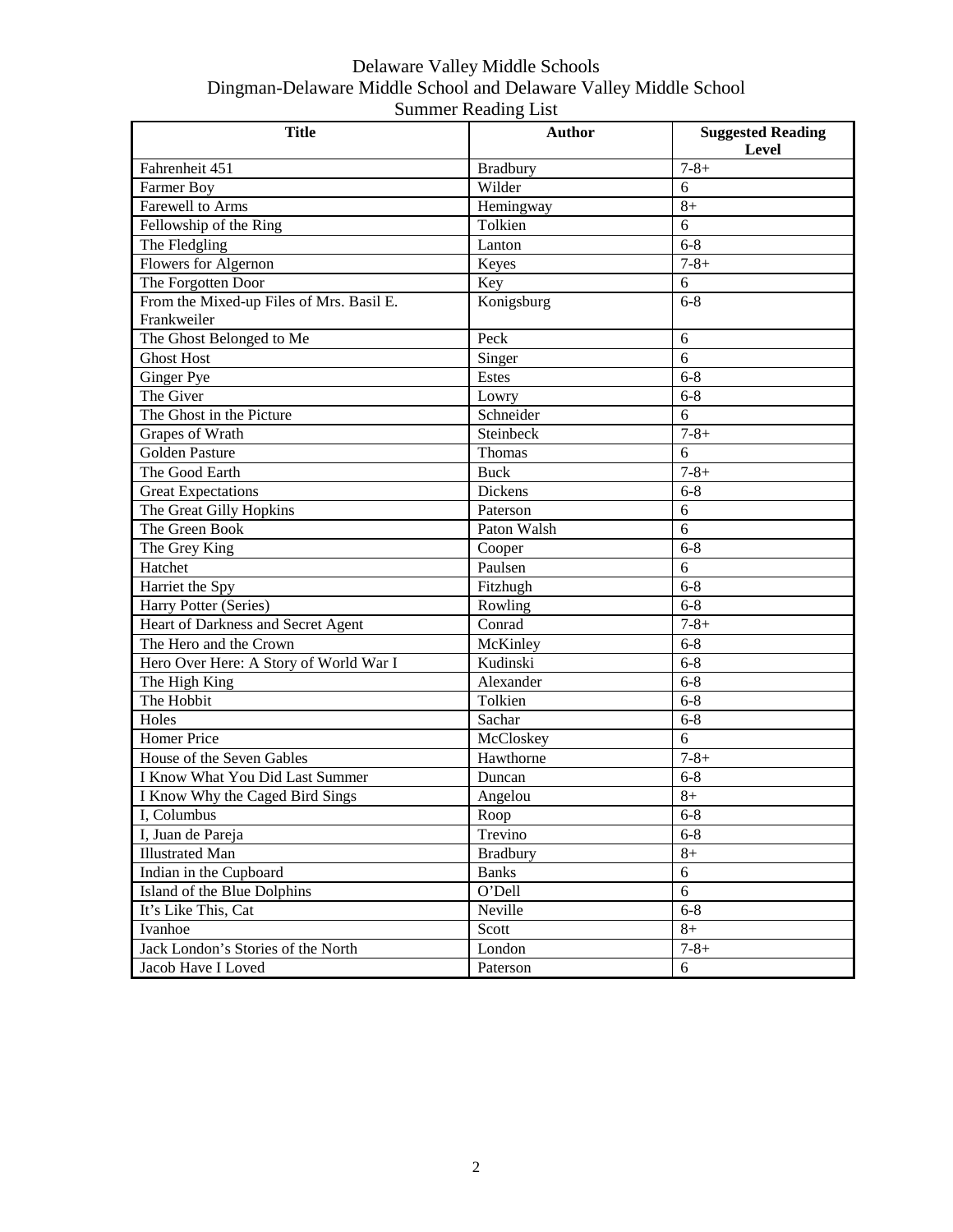| <b>Title</b>                                 | <b>Author</b>   | <b>Suggested Reading</b><br>Level |
|----------------------------------------------|-----------------|-----------------------------------|
| James and the Giant Peach                    | Dahl            | 6                                 |
| Jane Eyre                                    | <b>Bronte</b>   | $6 - 8$                           |
| Johnny Tremain                               | Forbes          | $6 - 8$                           |
| Joyful Noise: Poems for Two Voices           | Fleischman      | $6 - 8$                           |
| Julie of the Wolves                          | George          | 6                                 |
| Jungle Book                                  | Kipling         | $8+$                              |
| Justin Morgan had a Horse                    | Henry           | 6                                 |
| The Kid in the Red Jacket                    | Park            | 6                                 |
| Kim                                          | Kipling         | $8+$                              |
| King of the Wind                             | Henry           | $6 - 8$                           |
| Last of the Mohicans                         | Cooper          | $7 - 8 +$                         |
| Leroy and the Old Man                        | Butterworth     | 6                                 |
| Lily's Crossing                              | Giff            | $6 - 8$                           |
| Lincoln: A Photobiography                    | Freeman         | $6 - 8$                           |
| The Lion, the Witch and the Wardrobe         | Lewis           | 6                                 |
| Little House in the Big Woods                | Wilder          | $6 - 8$                           |
| Little Women                                 | Alcott          | $6 - 8$                           |
| A Long Way to Go: Black and White in America | O'Neill         | 6                                 |
| Les Miserables                               | Hugo            | $8+$                              |
| Long Winter                                  | Wilder          | $6 - 8$                           |
| Lord of the Flies                            | Golding         | $6 - 8$                           |
| M.C. Higgins, The Great                      | Hamilton        | $6 - 8$                           |
| Maniac Magee                                 | Spinelli        | 6                                 |
| The Martian Chronicles                       | <b>Bradbury</b> | $7 - 8 +$                         |
| The Matchlock Gun                            | Edmonds         | $6 - 8$                           |
| Mayor of Casterbridge                        | Hardy           | $7 - 8 +$                         |
| Merry Adventures of Robin Hood               | Pyle            | $6 - 8$                           |
| The Midwife's Apprentice                     | Cushman         | $6 - 8$                           |
| Miracles on Maple Hill                       | Sorenson        | $6 - 8$                           |
| Miss Hickory                                 | Bailey          | $6 - 8$                           |
| Missy May                                    | Rylant          | $6 - 8$                           |
| Misty of Chincoteague                        | Henry           | $6 - 8$                           |
| Mom, You're Fired!                           | Robinson        | $6 - 8$                           |
| The Moorchild                                | McGraw          | $6 - 8$                           |
| Mrs. Frisby and the Rats of NIHM             | O'Brien         | $6 - 8$                           |
| My Antonia                                   | Cather          | $7 - 8 +$                         |
| My Brother Sam is Dead                       | Collier         | $6 - 8$                           |
| My Daddy Was a Soldier                       | Kogan           | $6 - 8$                           |
| My Side of the Mountain                      | George          | $6 - 8$                           |
| Narrative of the Life of Frederick Douglass  | Douglass        | $6 - 8$                           |
| Number the Stars                             | Lowry           | $6 - 8$                           |
| Night                                        | Wiesel          | $7 - 8 +$                         |
| <b>Nightly Nightmares</b>                    | Howe            | 6                                 |
| Night of the Twisters                        | Ruckman         | 6                                 |
| Of Mice and Men                              | Steinbeck       | $7 - 8 +$                         |
| The Old Man and the Sea                      | Hemingway       | $6 - 8$                           |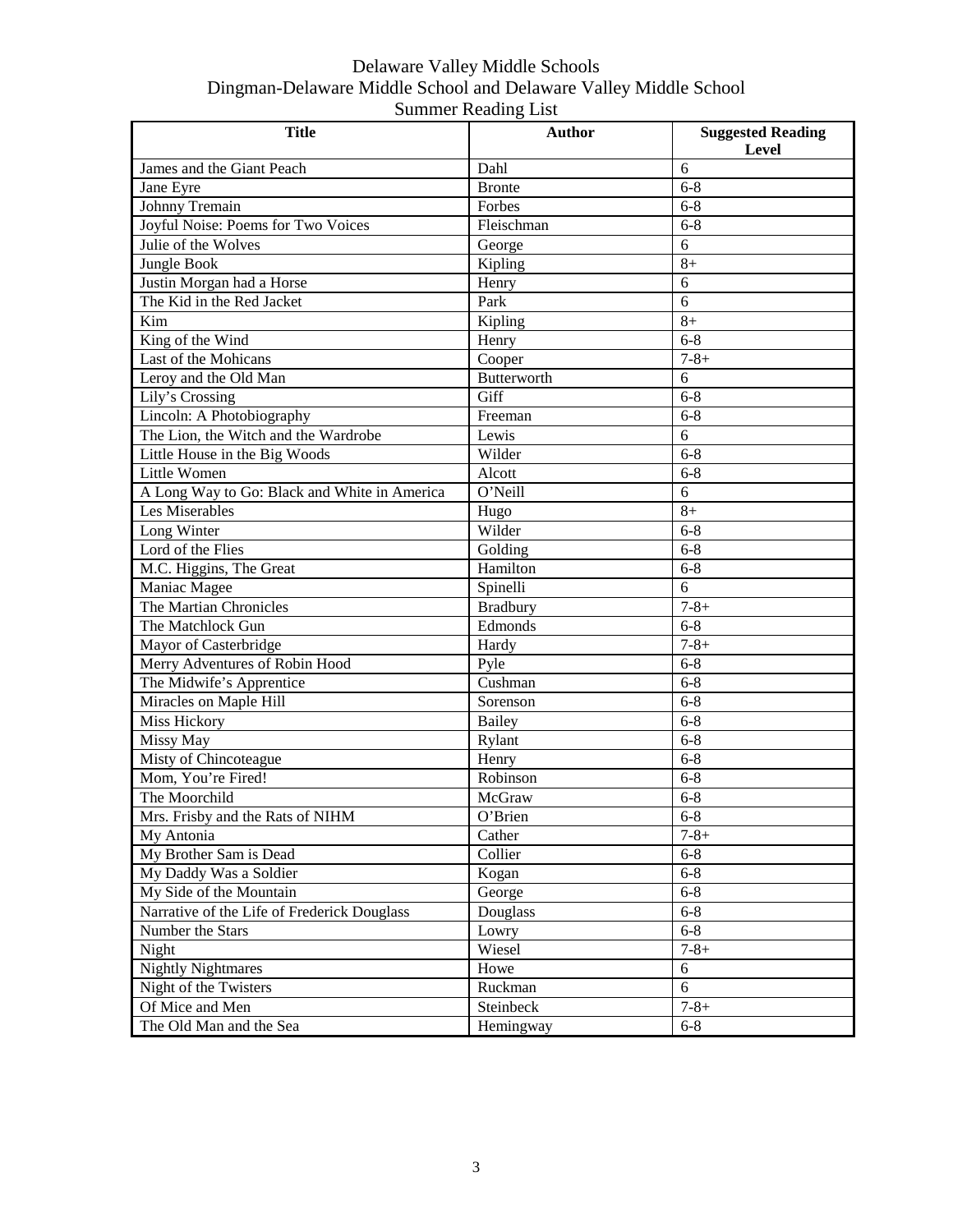| <b>Title</b>                        | <b>Author</b> | <b>Suggested Reading</b><br>Level |
|-------------------------------------|---------------|-----------------------------------|
| Old Possum's Book of Practical Cats | Eliot         |                                   |
| Old Yeller                          | Gipson        | 6                                 |
| Oliver Twist                        | Dickens       | $7 - 8 +$                         |
| Onion John                          | Krumgold      | $6 - 8$                           |
| Out of the Dust                     | Hesse         | $6 - 8$                           |
| Outsiders                           | Hinton        | $6 - 8$                           |
| Park's Quest                        | Paterson      | $6 - 8$                           |
| Pearl                               | Steinbeck     | $7 - 8 +$                         |
| Pedro's Journal                     | Conrad        | $6 - 8$                           |
| The Perilous Road                   | Steele        | $6 - 8$                           |
| Peter Pan                           | Barrie        | $6 - 8$                           |
| Pygmalion/My Fair Lady              | Shaw          | $7 - 8 +$                         |
| The Phantom Tollbooth               | Juster        | 6                                 |
| Pride of Puerto Rico                | Walker        | 6                                 |
| The Prince and the Pauper           | Twain         | $6 - 8$                           |
| Rabbit Hill                         | Lawson        | $6 - 8$                           |
| Racing the Sun                      | Pitts         | 6                                 |
| Rascal                              | North         | 6                                 |
| Rebeccca                            | DeMaurier     | $7 - 8 +$                         |
| Red Pony                            | Steinbeck     | $7 - 8 +$                         |
| Return of the Native                | Hardy         | $7 - 8 +$                         |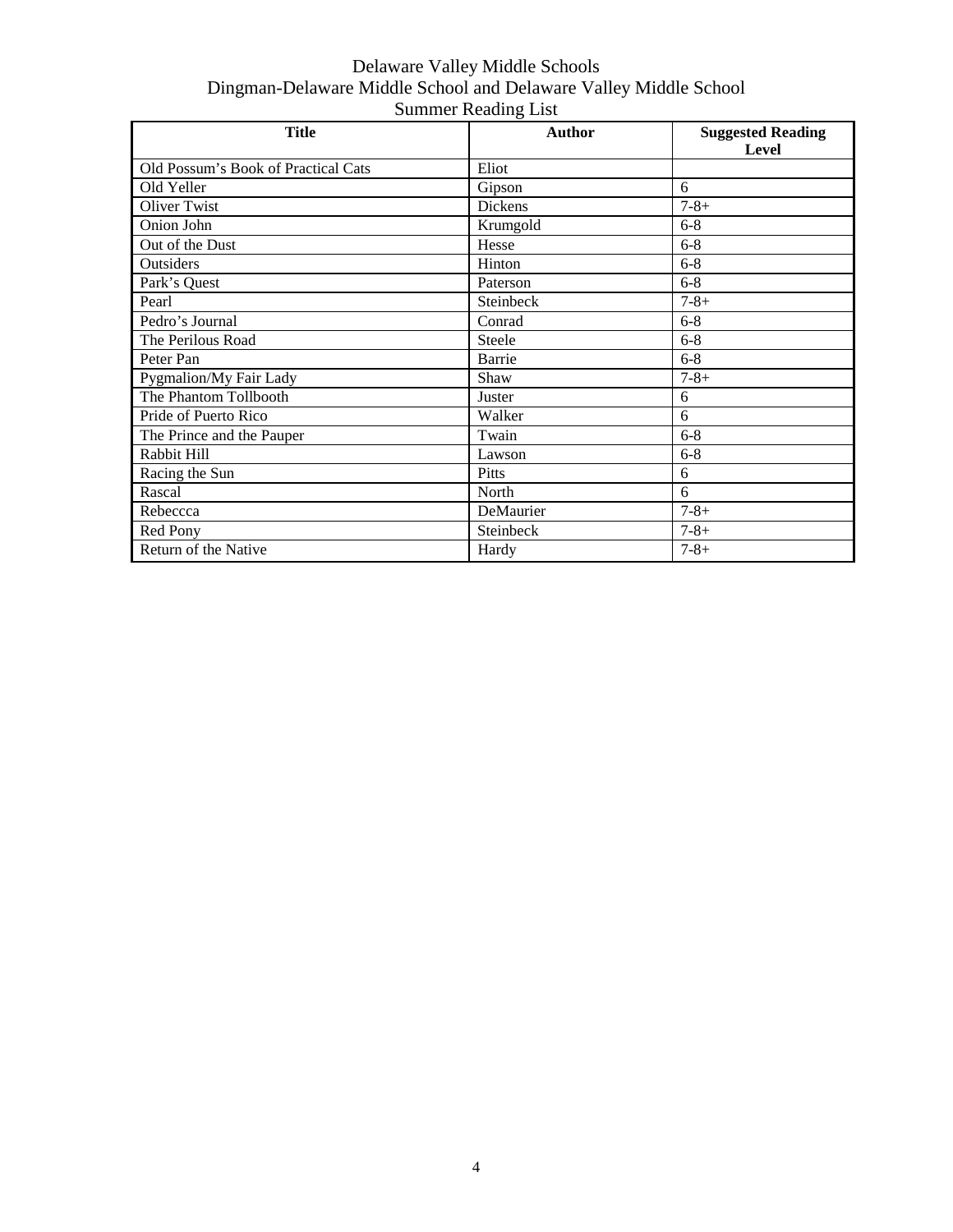| Riddle of Penncroft Farm                     | Jensen           | 6            |
|----------------------------------------------|------------------|--------------|
| <b>Rifles for Watie</b>                      | Keith            | $6 - 8$      |
| Robinson Crusoe                              | Defoe            | $6 - 8$      |
| Roll of Thunder, Hear My Cry                 | Taylor           | $6 - 8$      |
| Royal Pain                                   | Conford          | 6            |
| Sadako and the Thousand Paper Cranes         | Coerr            | $6 - 8$      |
| Save Queen of Sheba                          | Moeri            | $6 - 8$      |
| Scorpions                                    | Myers            | $6 - 8$      |
| The Secret Garden                            | <b>Burnett</b>   | $6 - 8$      |
| Secret of the Andes                          | Clark            | $6 - 8$      |
| Shadow of a Bull                             | Wojciechowska    | $6 - 8$      |
| Shiloh                                       | Naylor           | $6 - 8$      |
| The Sign of the Beaver                       | Speare           | $6 - 8$      |
| The Slave Dancer                             | Fox              | $6 - 8$      |
| Sounder                                      | Armstrong        | $6 - 8$      |
| <b>Star Wars (Series)</b>                    | Lucas            | $6 - 8$      |
| <b>Strawberry Girl</b>                       | Lenski           | $6 - 8$      |
| <b>Storms</b>                                | Simon            | 6            |
| <b>Stuart Little</b>                         | White            | 6            |
|                                              |                  |              |
| Summer of the Swans                          | <b>Byars</b>     | $6 - 8$      |
| <b>Swiss Family Robinson</b>                 | Wyss             | $6 - 8$      |
| Tale of Two Cities                           | Dickens          | $8+$         |
| Tell Tale Heart and other Stories            | Poe              | $7 - 8 +$    |
| Tess of the D'Urbervilles                    | Hardy            | $7 - 8 +$    |
| Tex                                          | Hinton           | $6 - 8$      |
| That Was Then, This is Now                   | Hinton           | 6            |
| These Happy Golden Years                     | Wilder           | 6            |
| Thimble Summer                               | Enright          | $6 - 8$      |
| <b>Tiger Eyes</b>                            | Blume            | $6 - 8$      |
| To Kill A Mockingbird                        | Lee              | $6 - 8$      |
| Touch of the Moone                           | Bauer            | $6 - 8$      |
| Touch of the Moon                            | Stevenson        | $6 - 8$<br>6 |
| Tough Luck Karen<br>A Tree Grows in Brooklyn | Hurwitz<br>Smith | $7 - 8 +$    |
| <b>Treasure Island</b>                       | Stevenson        | $6 - 8$      |
| The True Confessions of Charlotte Doyle      | Avi              | $6 - 8$      |
| The Twenty-one Balloons                      | DuBois           | $6 - 8$      |
| Twilight Zone (Series)                       | Serling          | $6 - 8$      |
| Up a Road Slowly                             | Hunt             | $6 - 8$      |
| The View from Saturday                       | Konigsburd       | $6 - 8$      |
| Visit to William Blake's Inn                 | Willard          | $6 - 8$      |
| Walk Two Moons                               | Creech           | $6 - 8$      |
| Watership Down                               | Adams            | $6 - 8$      |
| Wuthering Heights                            | <b>Bronte</b>    | $6 - 8$      |
| White Fang                                   | London           | $6 - 8$      |
| Whose Side Are You On                        | Moore            | 6            |